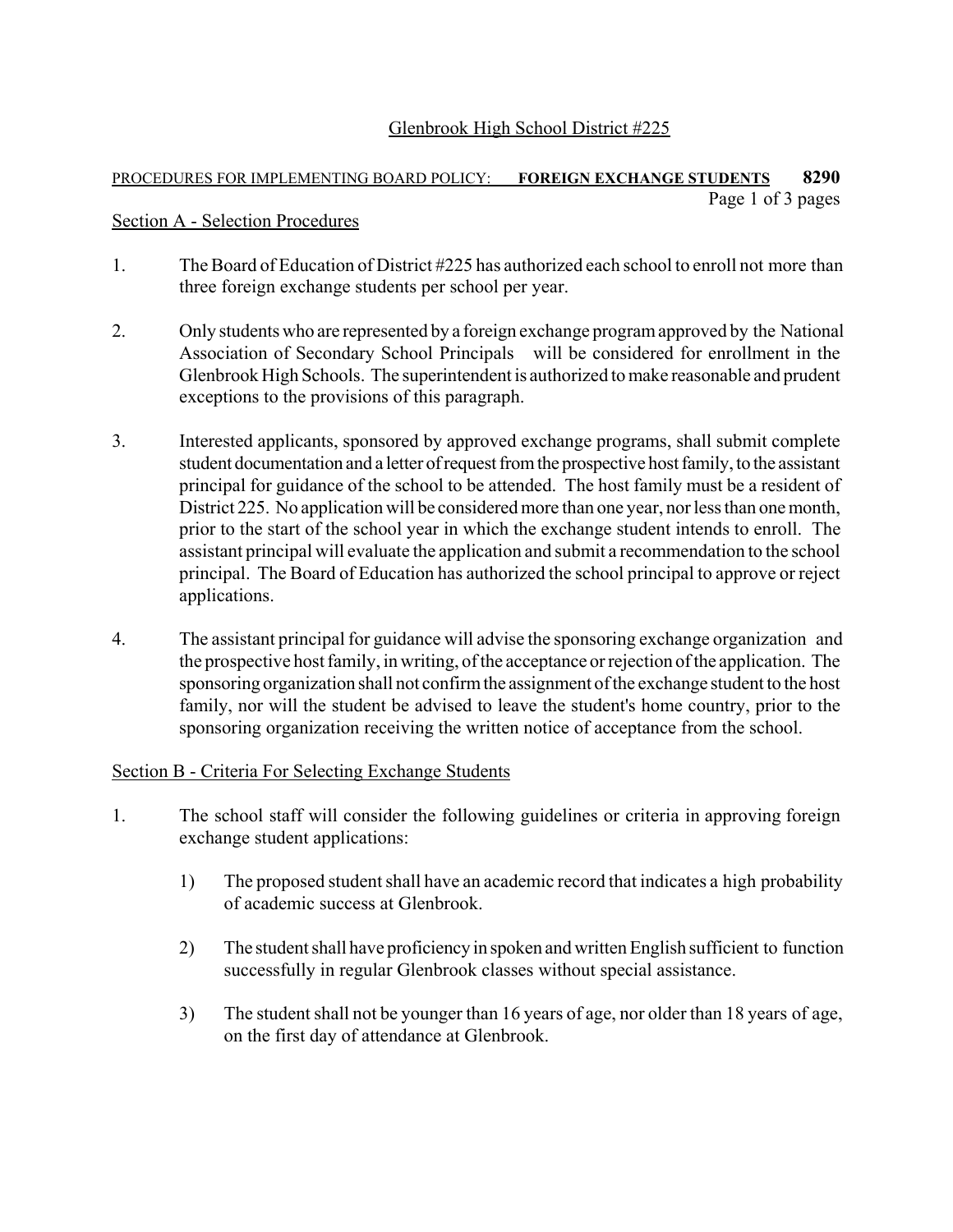# PROCEDURES FOR IMPLEMENTING BOARD POLICY: **FOREIGN EXCHANGE STUDENTS 8290** Page 2 of 3 pages

- 4) The student has not yet completed the requirements for an equivalent high school diploma in his/her home country.
- 5) The student's application shall indicate the student's involvement in community, extracurricular, religious, sports, or youth activities.
- 6) The school staff will endeavor to enroll foreign exchange students representing a variety of geographic and cultural areas throughout the world.
- 7) All other considerations being equal, preference will be given to host families who will have a family member concurrently enrolled at Glenbrook with the exchange student.
- 2. The district reserves the right to reject any and all foreign exchange student applications for whatever reason deemed appropriate by the district, so long as the reason for the rejection is not based on the applicant's race, color, sex, religion, or nationality.

# Section C - Loaned Textbooks & Supplies

- 1. The Board of Education maintains a bookstore at each school. The bookstore manager is authorized to furnish each foreign exchange student all books, and other items necessary for school attendance on a loaned basis.
- 2. Identification of Foreign Exchange Students
	- 1) The building principal will provide the bookstore manager with the names of foreign exchange students prior to the fall booksale.
	- 2) Foreign exchange students will attend the booksale on the assigned dates and will present their class schedules to the bookstore manager. The bookstore manager will verify that the name shown on the class schedule is on the foreign exchange list provided by the building principal.